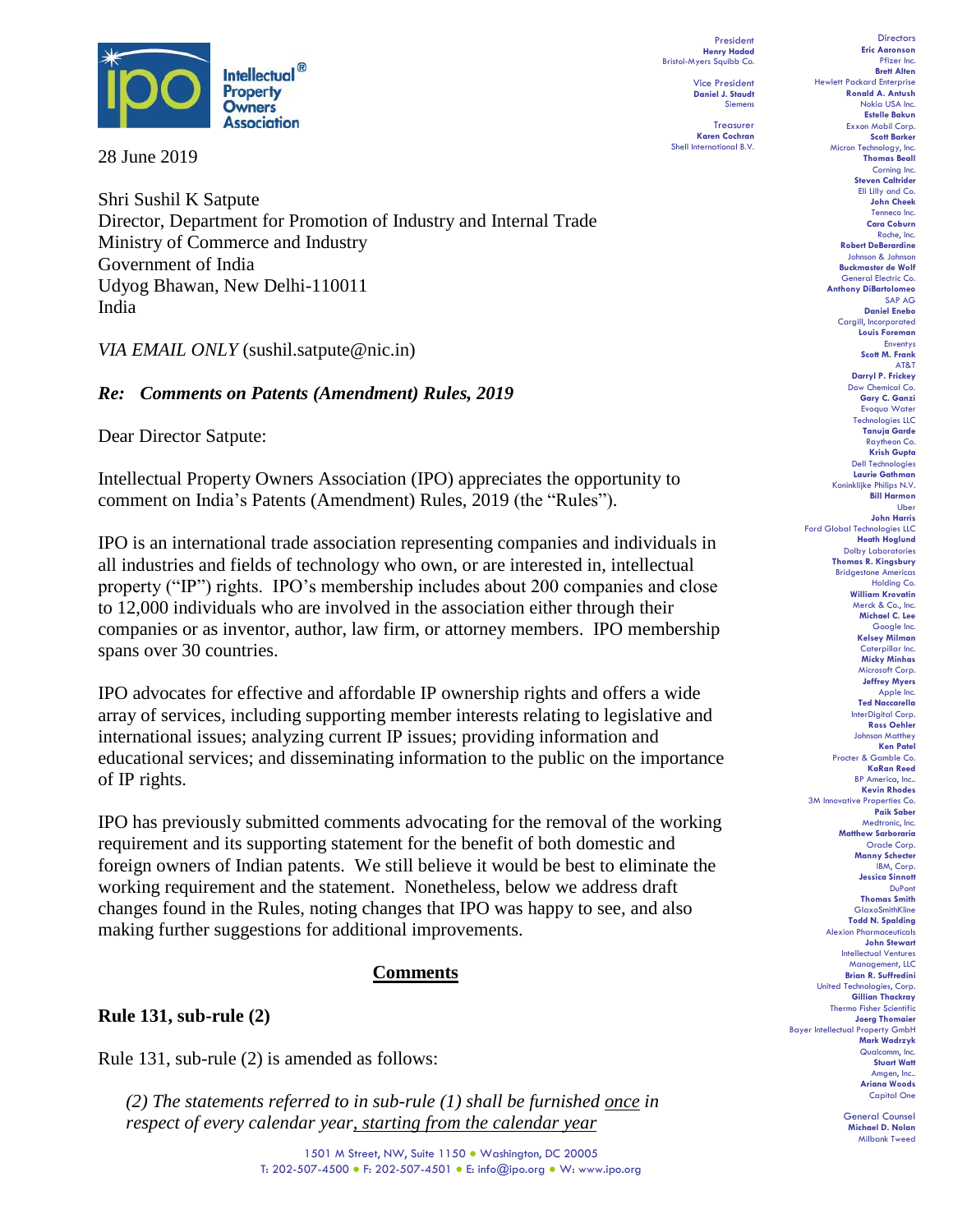*commencing immediately after the calendar year in which the patent was granted, and shall be furnished within 3 months of the end from the expiry of each such calendar year.*

Comment: IPO welcomes the clarification that no statement is required for the calendar year during which the patent is granted. We further recommend adding a reprieve period of at least 3 years immediately after the grant of the patent, during which time the filing of the statement of working would be optional. This recommendation is made because working a patented invention on a commercial scale often takes at least a few years.

## **Form 27, obligation of patentee/licensee**

The right column of Items 1 and 2 of Form 27 is amended, with a note added as follows:

*In the matter of Patent No………… of ………… I/we………… , Tthe patentee (s) or /licensee\* (s) under in respect of Ppatent Nonumber………… hereby, furnish the following this statement regarding the working of the patented invention referred to above on a commercial scale in India for in respect of the calendar year…………*

*\* Every patentee and every licensee (exclusive or otherwise) is required to file this Form; where a patent is granted to two or more persons, all such patentees may file this Form jointly; however, each licensee shall file this Form individually."*

Comment: It appears that the first part of the note is based on Article 146 (2) of the Patents Act, which provides "every patentee and every licensee (whether exclusive or otherwise) shall furnish in such manner and form…" It is our understanding that the second part of the note is meant to clarify that joint patent owners can file Form 27 jointly.

IPO strongly suggests that "every patentee and every licensee" should be changed to "every patentee or licensee." It is redundant to have the same information furnished by both the patentee and its licensees, leading to unnecessary administrative burdens. In addition, the obligation of furnishing the statement may often conflict with the licensee's confidentiality obligation under the license.

# **Form 27, information required for not worked patented invention**

Item 3 (i) (a) of current Form 27 requires:

*3. Give whatever details are available*

*(i)The patented invention:*

*(a) If not worked: reasons for not working and steps being taken for working of the invention.*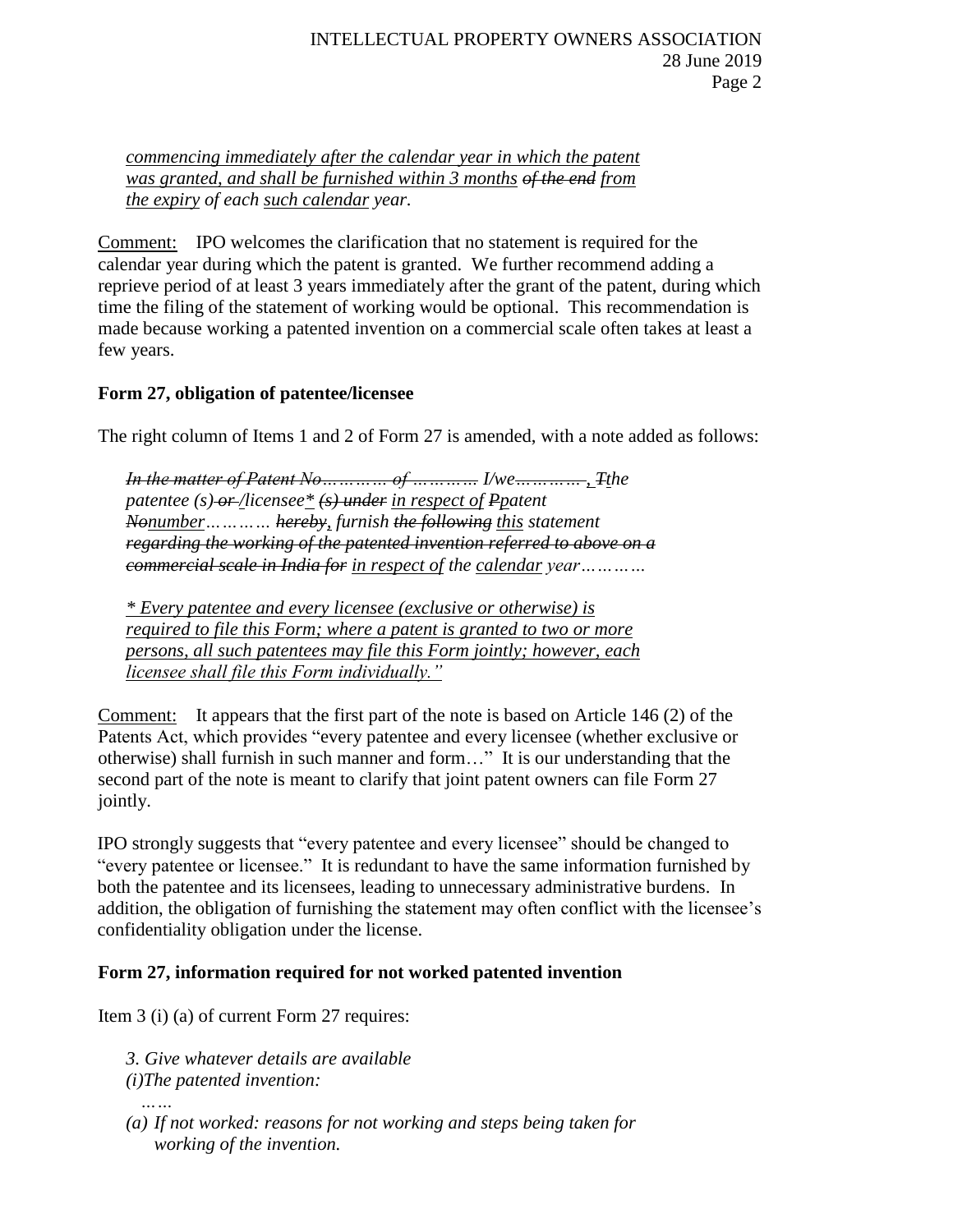It is amended such that Item 5 of the draft Form 27 now reads:

## *5. If not worked, details with justification for not working.*

*Provide details (maximum 500 words)*

Comment: IPO is happy to see that one is no longer required to provide "steps being taken for working of the invention." We note, however, that a word limit is imposed for providing details related to justification for not working, but it is still unclear what information is required. IPO suggests that guidelines be provided as to what type of justification for non-working would be acceptable and what information in support of the justification is needed.

# **Form 27, information required for worked patented invention**

Item 3 (i) (b) of current Form 27 requires:

- *(b) If worked: quantum and value (in Rupees), of the patented products:*
	- *i) Manufactured in India*
	- ii) *Imported from other countries. (give country wise details)*

It is amended such that Item 4 of the draft Form 27 now reads:

*4. If worked, details* 

*(a) where the subject matter of the patent is a product, approximate value accrued in India to the patentee(s)/ licensee furnishing the statement from that product through:* 

*(a1) Manufacturing in India............................. (in INR)* 

*(a2) Importing into India.................................. (in INR)* 

*(b) where the subject matter of the patent is a process, approximate value accrued in India to the patentee(s)/ licensee furnishing the statement from the product(s) obtained directly by that process through: (b1) Manufacturing in India............................. (in INR)* 

*(b2) Importing into India.................................. (in INR)*

*NOTE: Where the value accrued from a particular patented invention cannot be derived separately from the value accrued from related patents, and all such patents are granted to the same patentee(s), the details of all such patents, including the patent numbers, shall be*